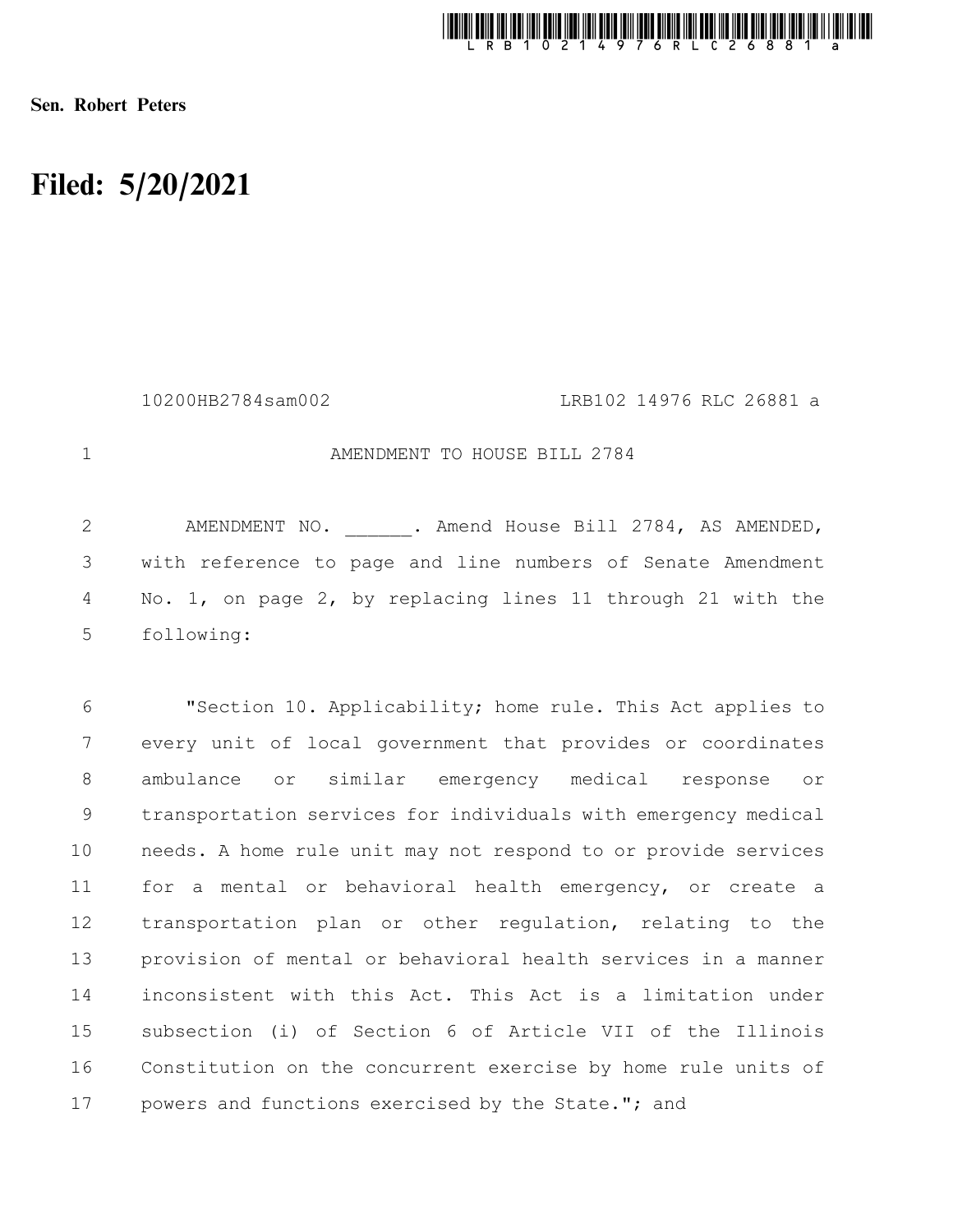10200HB2784sam002 -2- LRB102 14976 RLC 26881 a

on page 2, line 22, by replacing "Section 10" with "Section 15"; and 1 2

on page 4, line 4, by replacing "Section 15" with "Section 20"; and 3 4

on page 4, line 5, by replacing "9-1-1 call center" with "9-1-1 PSAP"; and 5 6

on page 4, line 20, by replacing "Section 20" with "Section 25"; and 7 8

on page 5, line 24, by replacing ";" with "; and"; and 9

on page 6, line 8, by replacing ";" with "."; and 10

on page 6, by replacing lines 9 through 14 with the following: 11

"(b) Prioritize requests for emergency assistance. 9-1-1 PSAPs, emergency services dispatched through 9-1-1 PSAPs, and the mobile mental and behavioral health service established by the Division of Mental Health must provide guidance for prioritizing calls for assistance and maximum response time in relation to the type of emergency reported. 12 13 14 15 16 17

(c) Provide appropriate response times. From the time of first notification, 9-1-1 PSAPs, emergency services dispatched 18 19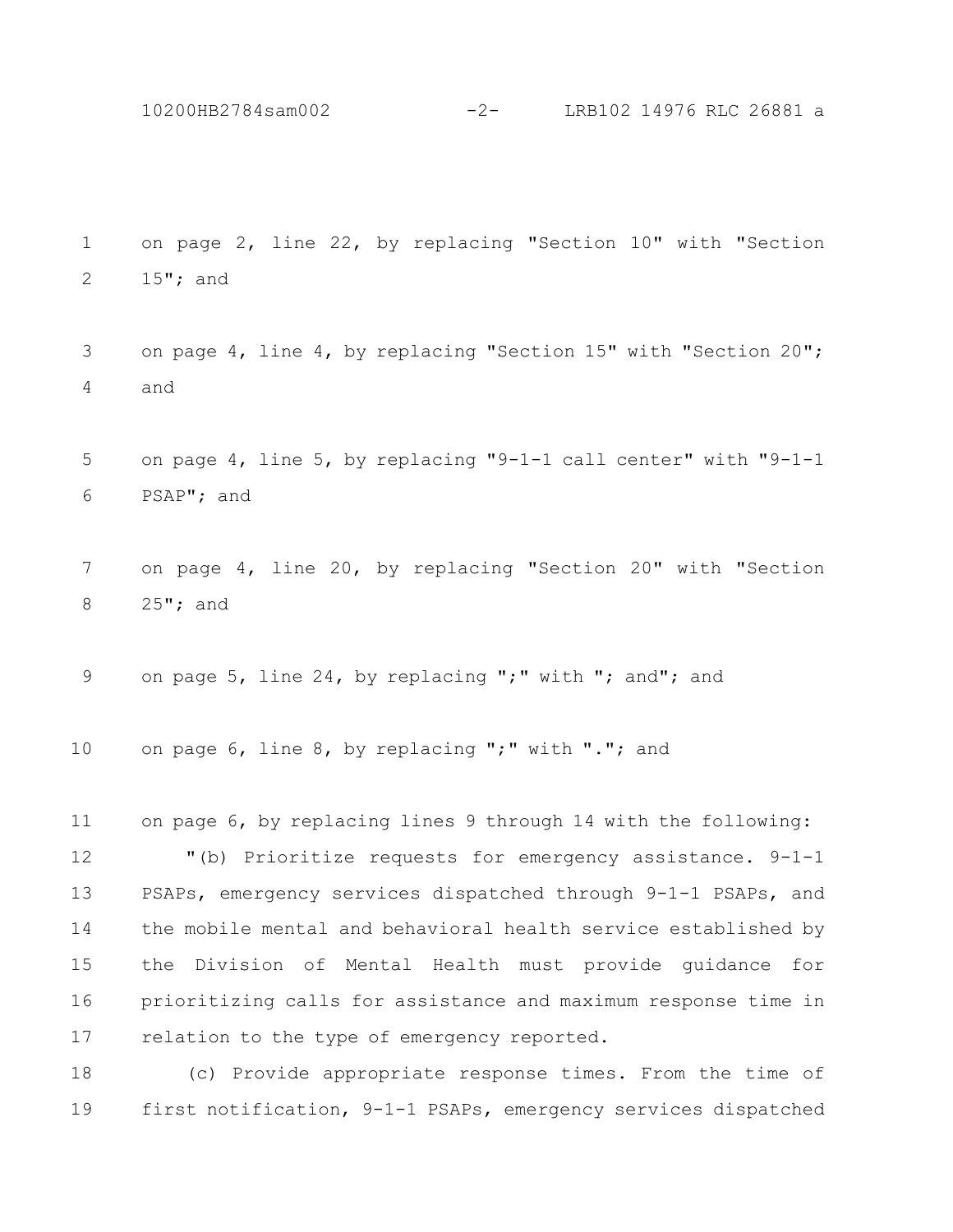10200HB2784sam002 -3- LRB102 14976 RLC 26881 a

through 9-1-1 PSAPs, and the mobile mental and behavioral health service established by the Division of Mental Health must provide the response within response time appropriate to the care requirements of the individual with an emergency."; and 1 2 3 4 5

on page 6, line 15, by replacing "(b)" with "(d) Require appropriate responder training."; and 6 7

on page 6, line 24, by replacing "(c)" with "(e) Require minimum team staffing."; and 8 9

on page 7, line 4, by replacing "(d)" with "(f) Require training from individuals with lived experience."; and 10 11

on page 7, line 6, by replacing "(e)" with "(g) Adopt guidelines directing referral to restrictive care settings."; and 12 13 14

on page 7, line 9, by replacing "(f)" with "(h) Specify regional best practices."; and 15 16

on page 7, line 19, by replacing "(g)" with "(i) Adopt system for directing care in advance of an emergency."; and 17 18

on page 8, line 4, by replacing "(h)" with "(j) Train 19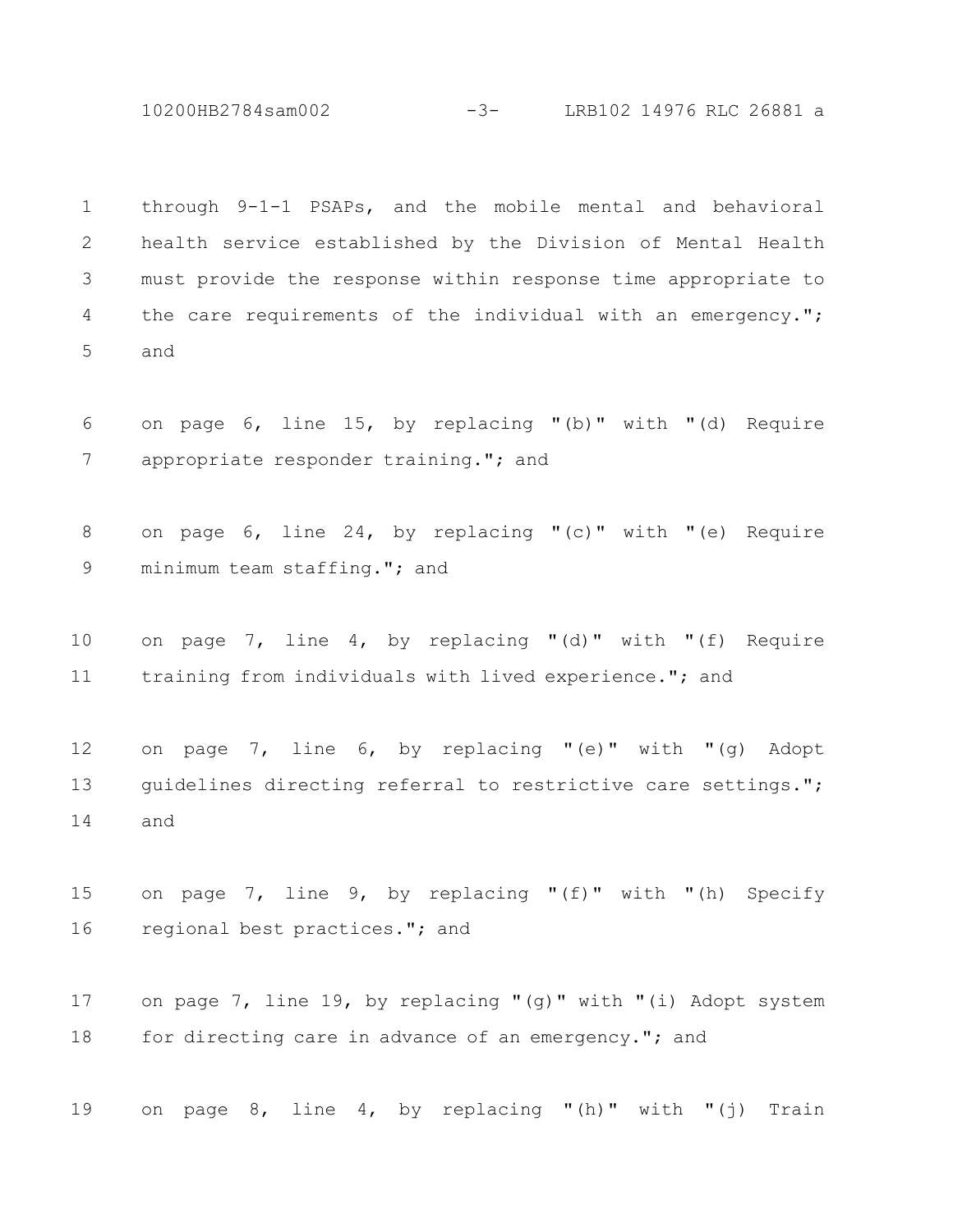10200HB2784sam002 -4- LRB102 14976 RLC 26881 a

dispatching staff."; and 1

on page 8, lines 6 and 7, by "dispatching emergency mental health responders under this Act" with "coordinating with 9-8-8"; and 2 3 4

on page 8, line 8, by replacing "(i)" with "(k) Establish protocol for emergency responder coordination."; and 5 6

on page 8, line 12, by replacing "(j)" with "(l) Integrate law enforcement."; and 7 8

by replacing line 21 on page 8 through line 10 on page 11 with the following: 9 10

"Section 30. State prohibitions. 9-1-1 PSAPs, emergency services dispatched through 9-1-1 PSAPs, and the mobile mental and behavioral health service established by the Division of Mental Health must coordinate their services so that, based on the information provided to them, the following State prohibitions are avoided: 11 12 13 14 15 16

(a) Law enforcement responsibility for providing mental and behavioral health care. In any area where responders are available for dispatch, law enforcement shall not be dispatched to respond to an individual requiring mental or behavioral health care unless that individual is (i) involved 17 18 19 20 21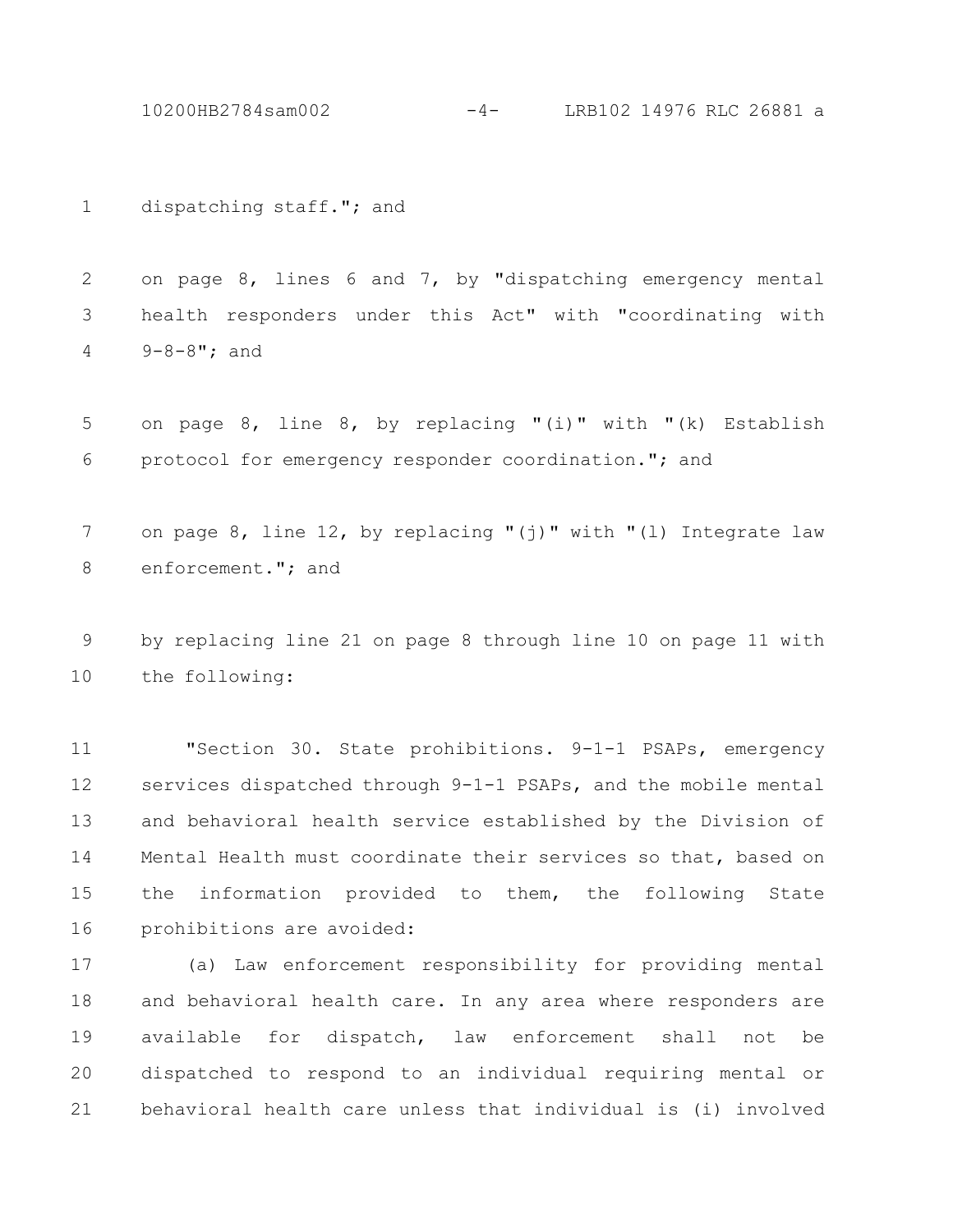10200HB2784sam002 -5- LRB102 14976 RLC 26881 a

in a suspected violation of the criminal laws of this State, or (ii) presents a threat of physical injury to self or others. Responders are not considered available for dispatch under this Section if 9-8-8 reports that it cannot dispatch appropriate service within the maximum response times established by each Regional Advisory Committee under Section 45. 1 2 3 4 5 6 7

(1) Standing on its own or in combination with each other, the fact that an individual is experiencing a mental or behavioral health emergency, or has a mental health, behavioral health, or other diagnosis, is not sufficient to justify an assessment that the individual is a threat of physical injury to self or others, or requires a law enforcement response to a request for emergency response or medical transportation. 8 9 10 11 12 13 14 15

(2) If, based on its assessment of the threat to public safety, law enforcement would not accompany medical transportation responding to a physical health emergency, unless requested by responders, law enforcement may not accompany emergency response or medical transportation personnel responding to a mental or behavioral health emergency that presents an equivalent level of threat to self or public safety. 16 17 18 19 20 21 22 23

(3) Without regard to an assessment of threat to self or threat to public safety, law enforcement may station personnel so that they can rapidly respond to requests for 24 25 26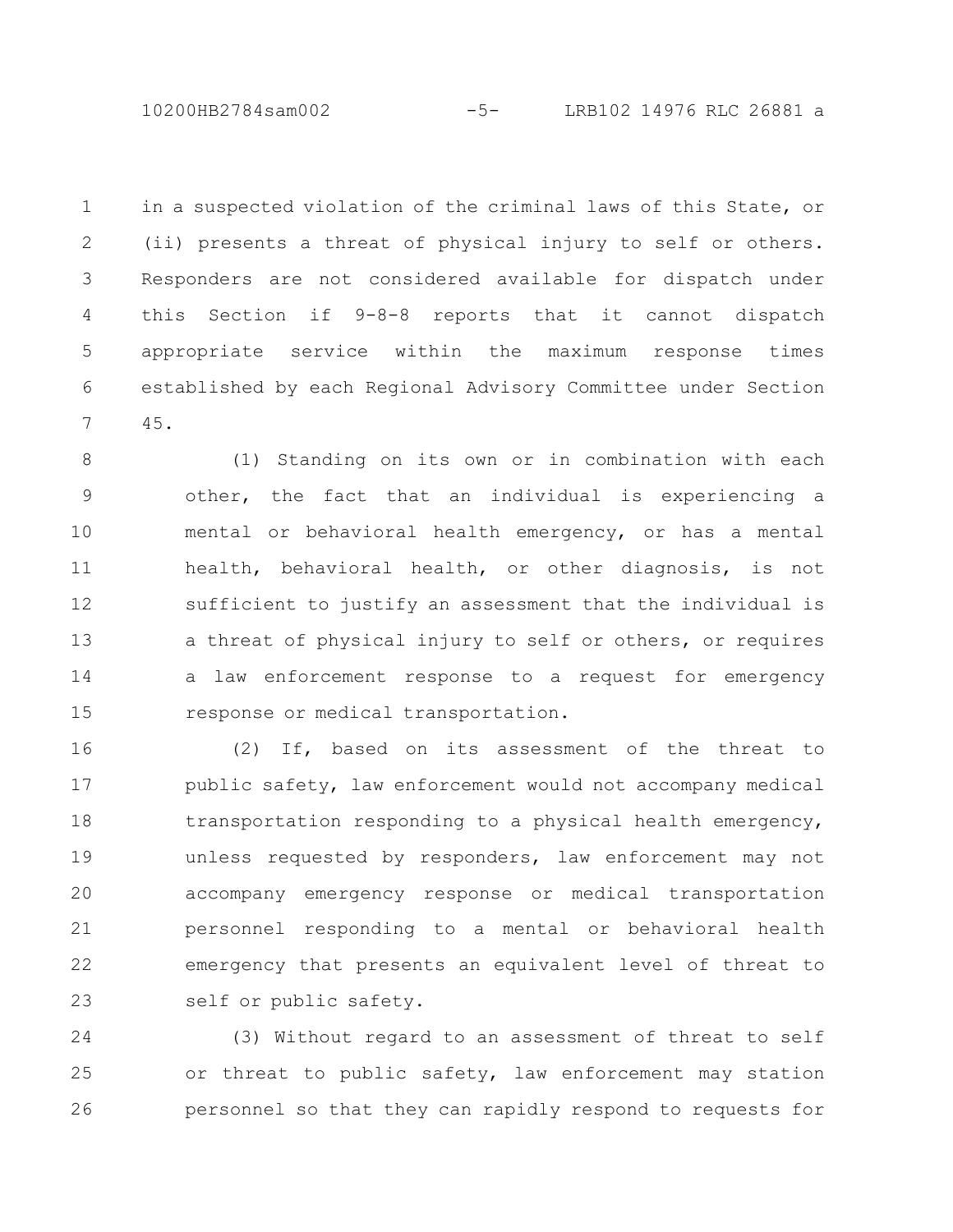10200HB2784sam002 -6- LRB102 14976 RLC 26881 a

assistance from responders if law enforcement does not interfere with the provision of emergency response or transportation services. To the extent practical, not interfering with services includes remaining sufficiently distant from or out of sight of the individual receiving care so that law enforcement presence is unlikely to escalate the emergency. 1 2 3 4 5 6 7

(b) Responder involvement in involuntary commitment. In order to maintain the appropriate care relationship, responders shall not in any way assist in the involuntary commitment of an individual beyond (i) reporting to their dispatching entity or to law enforcement that they believe the situation requires assistance the responders are not permitted to provide under this Section; (ii) providing witness statements; and (iii) fulfilling reporting requirements the responders may have under their professional ethical obligations or laws of this state. This prohibition shall not interfere with any responder's ability to provide physical or mental health care. 8 9 10 11 12 13 14 15 16 17 18 19

(c) Use of law enforcement for transportation. In any area where responders are available for dispatch, unless requested by responders, law enforcement shall not be used to provide transportation to access mental or behavioral health care, or travel between mental or behavioral health care providers, except where no alternative is available. 20 21 22 23 24 25

26

(d) Reduction of educational institution obligations. The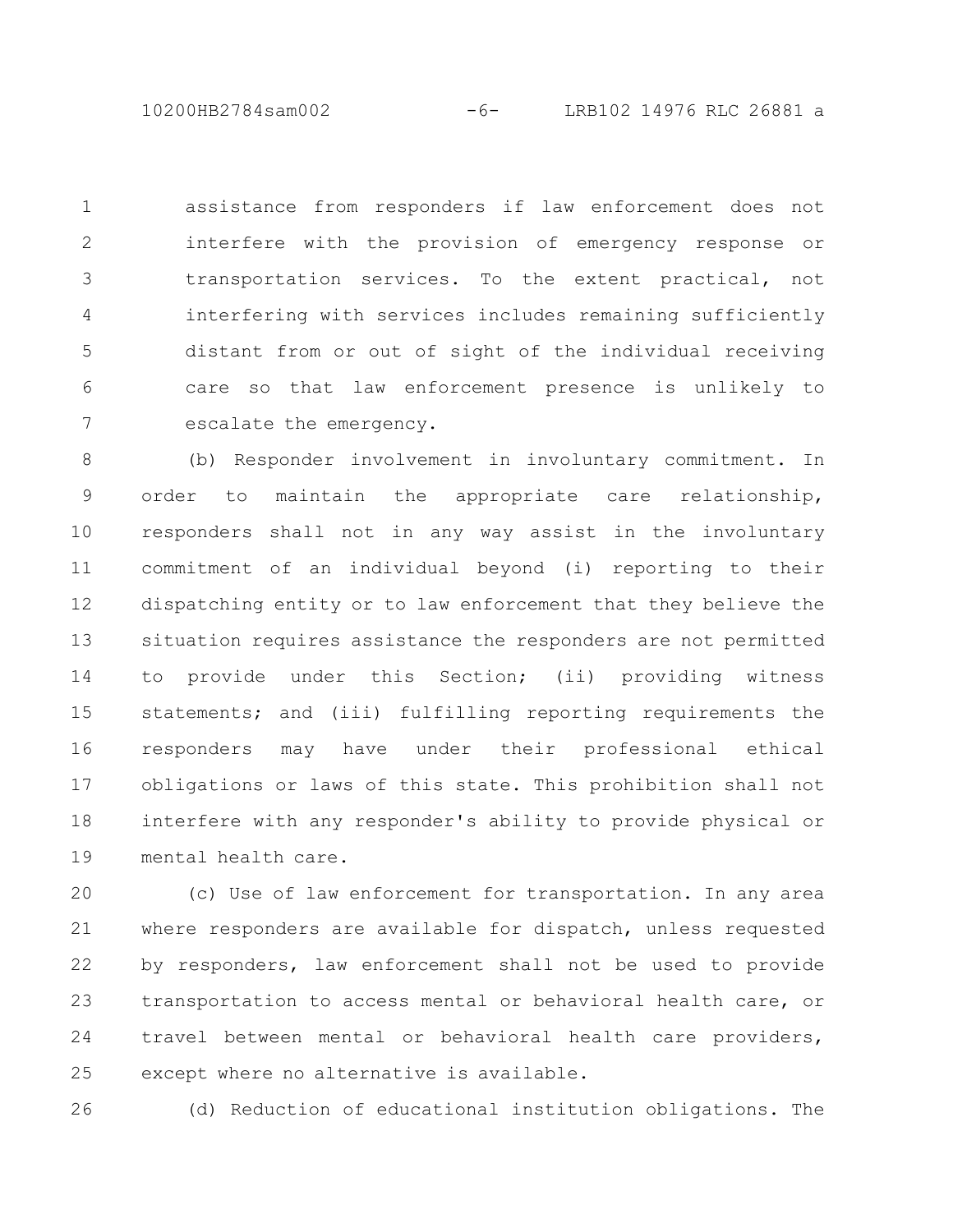10200HB2784sam002 -7- LRB102 14976 RLC 26881 a

services coordinated under this Act may not be used to replace any service an educational institution is required to provide to a student. It shall not substitute for appropriate special education and related services that schools are required to provide by any law."; and 1 2 3 4 5

on page 11, line 11, by replacing "Section 30" with "Section 35"; and 6 7

on page 12, line 2, by replacing "Section 35" with "Section 40"; and 8 9

on page 14, line 4, by inserting "(e)" before "The"; and 10

on page 14, line 7, by replacing "Section 40" with "Section 45"; and 11 12

on page 15, by replacing line 10 with the following: 13

"served. 14

(c) Subject to the oversight of the Department of Human"; and 15 16

on page 15, line 18, by replacing "Section 45" with "Section 50"; and 17 18

on page 16, line 22, by replacing "Section 50" with "Section 19